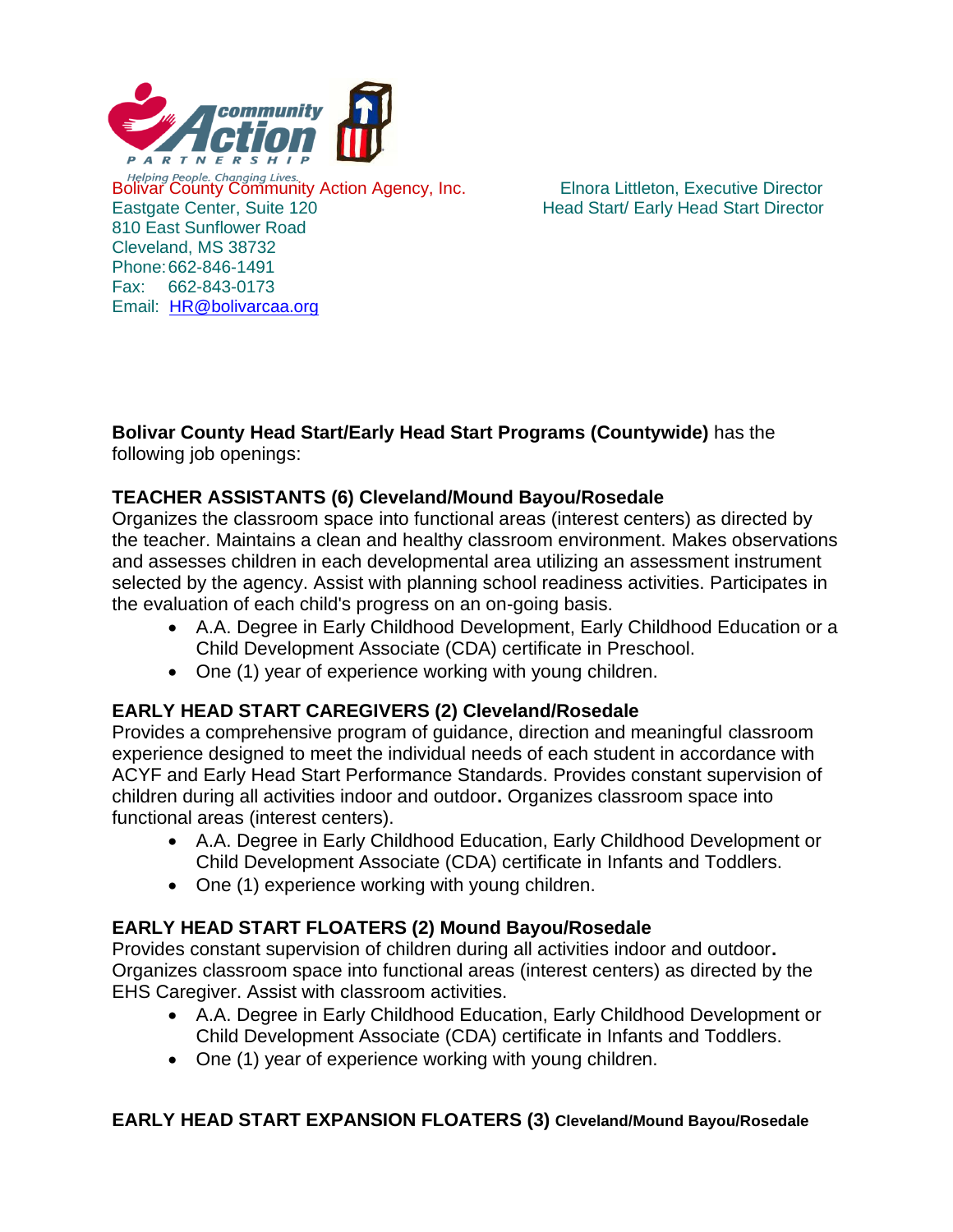Provides constant supervision of children during all activities indoor and outdoor**.**  Organizes classroom space into functional areas (interest centers) as directed by the EHS Caregiver. Assist with classroom activities.

- A.A. Degree in Early Childhood Education, Early Childhood Development or Child Development Associate (CDA) certificate in Infants and Toddlers.
- One (1) year of experience working with young children.

# **NUTRITION DIRECTOR (1) Countywide**

Directs and supervise the planning, scheduling, and preparation of meals and snack provided to children enrolled in Bolivar County Head Start Programs that meet USDA and MS state regulations. Must provide information and guidance to the staff concerning the principles of good nutrition, sanitary practices, proper use of kitchen equipment, and attractive food preparation. Designs and conducts an in-service training program that will provide the cooks with food preparation, serving, and storage skills. Monitors Head Start kitchens for compliance.

- Registered Dietician or Nutritionist (Required).
- Bachelor's degree in Nutrition Dietetics, Food System Management, Human Nutrition, Home Economics or related field.
- ServSafe Certification Preferred.
- Three (3) years of experiences in supervising a food program.

# **ASSISTANT COOKS (Subs)**

Implements meal preparation procedures and all other aspects for proper kitchen operations. Participates in food preparation, proper storage, supplies, kitchen clean-up and sanitization.

- High School Diploma or GED, SERVSafe Preferred.
- Minimum 1 year experience in food preparation and serving foods in bulk quantities.
- Must be able to follow instructions and complete assigned tasks in a timely manner.

### **CUSTODIANS PART-TIME (1) Shaw**

Cleans and sanitizes restroom and all other areas that need sanitizing daily. Empties and cleans trash cans and disposes of waste daily. Light maintenance. The Ability to do minor carpentry; must be able to clean, wax and buff floors; do electrical; and concrete work.

- High School diploma.
- The ability to read and write.
- Two years' experience performing janitorial work.

### **BUS DRIVERS PART-TIME (Cleveland/Mound Bayou/Rosedale)**

Transport children to and from the center while following safety and DOT driving regulations. Maintain discipline on the bus, and inspect and report maintenance needs.

- High School Diploma Preferred.
- Commercial Driver's License with **P & S Endorsements Required**.
- One (1) year experience driving a bus Required.
- Complete or possess an up-to-date Bus Driver Training Certificate.